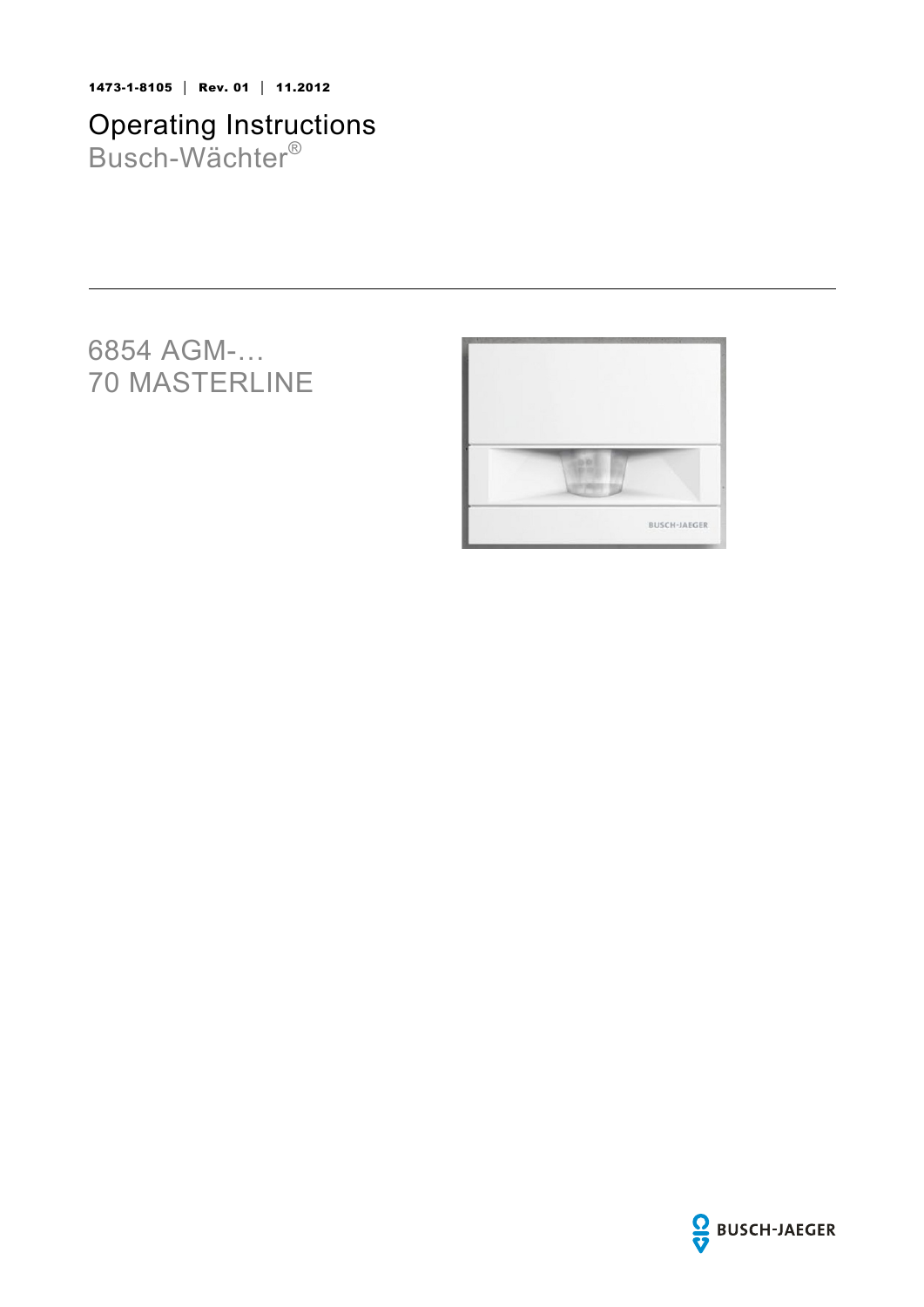# Operating Instructions<br>Busch-Wächter®

| $\overline{2}$ |       |  |  |
|----------------|-------|--|--|
| 3              |       |  |  |
| 4              |       |  |  |
|                | 4.1   |  |  |
|                | 4.2   |  |  |
|                | 4.2.1 |  |  |
| 5              |       |  |  |
| 6              |       |  |  |
|                | 6.1   |  |  |
|                | 6.2   |  |  |
|                | 6.2.1 |  |  |
|                | 6.2.2 |  |  |
|                | 6.2.3 |  |  |
|                | 6.3   |  |  |
|                | 6.3.1 |  |  |
|                | 6.3.2 |  |  |
|                | 6.3.3 |  |  |
|                | 6.3.4 |  |  |
| $\overline{7}$ |       |  |  |
|                | 7.1   |  |  |
|                | 7.2   |  |  |
| 8              |       |  |  |
|                | 8.1   |  |  |
|                | 8.2   |  |  |
|                | 8.3   |  |  |
|                | 8.3.1 |  |  |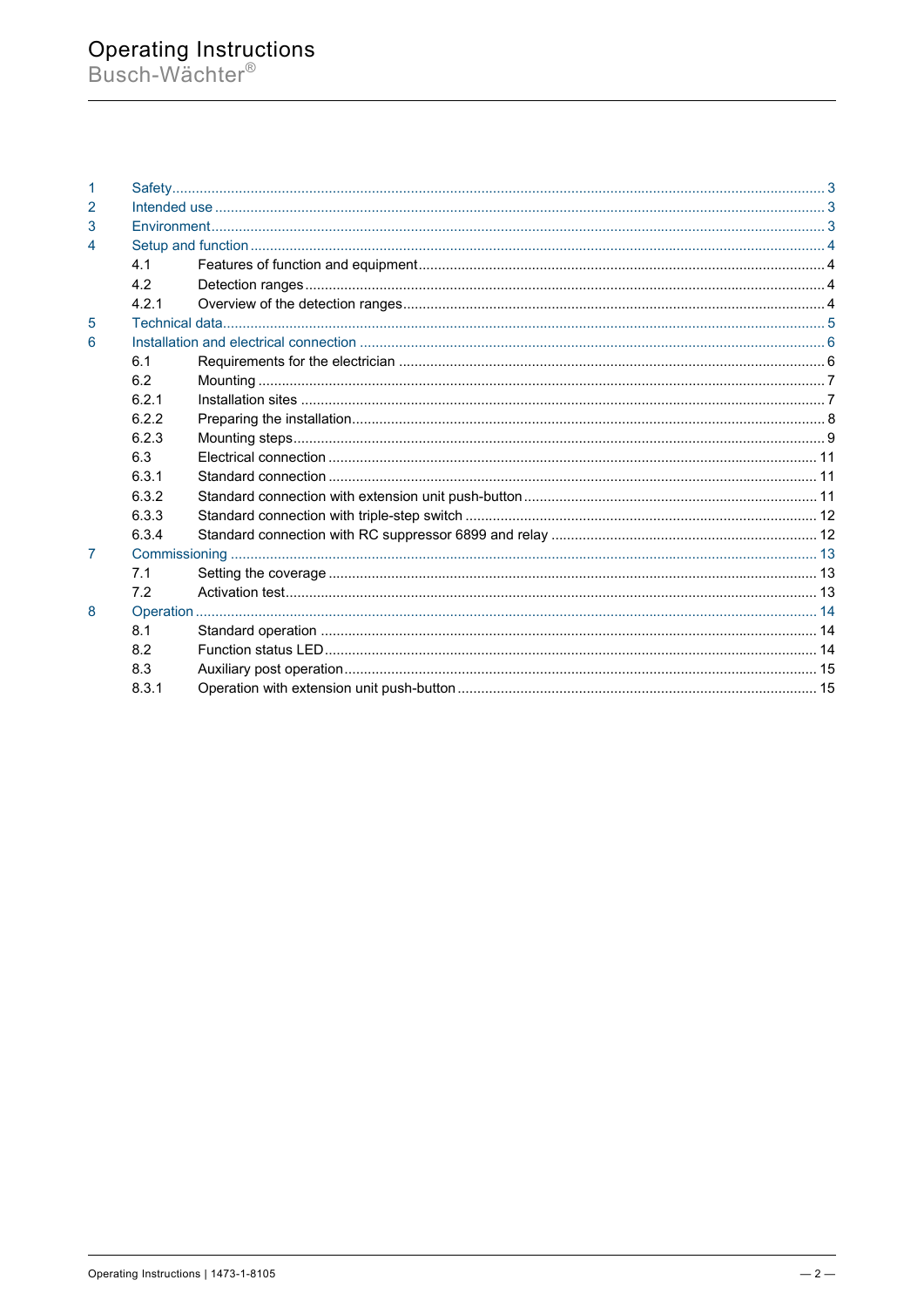## 1 Safety



## Warning

#### **Electric voltage!**

Risk of death and fire due to electrical voltage of 230 V.

- Work on the 230V supply system may only be performed by authorised electricians!
	- Disconnect the mains power supply prior to installation and/or disassembly!

## 2 Intended use

The device is to be used exclusively with the components that are supplied and licensed as described in chapter "Setup and function".

## 3 Environment



#### **Consider the protection of the environment!**

- Used electric and electronic devices must not be disposed of with domestic waste.
- The device contains valuable raw materials which can be recycled. Therefore, dispose of the device at the appropriate collecting depot.

All packaging materials and devices bear the markings and test seals for proper disposal. Always dispose of the packaging material and electric devices and their components via the authorized collecting depots and disposal companies.

The products meet the legal requirements, in particular the laws governing electronic and electrical devices and the REACH ordinance.

(EU Directive 2002/96/EC WEEE and 2002/95/EC RoHS)

(EU REACH ordinance and law for the implementation of the ordinance (EC) No.1907/2006)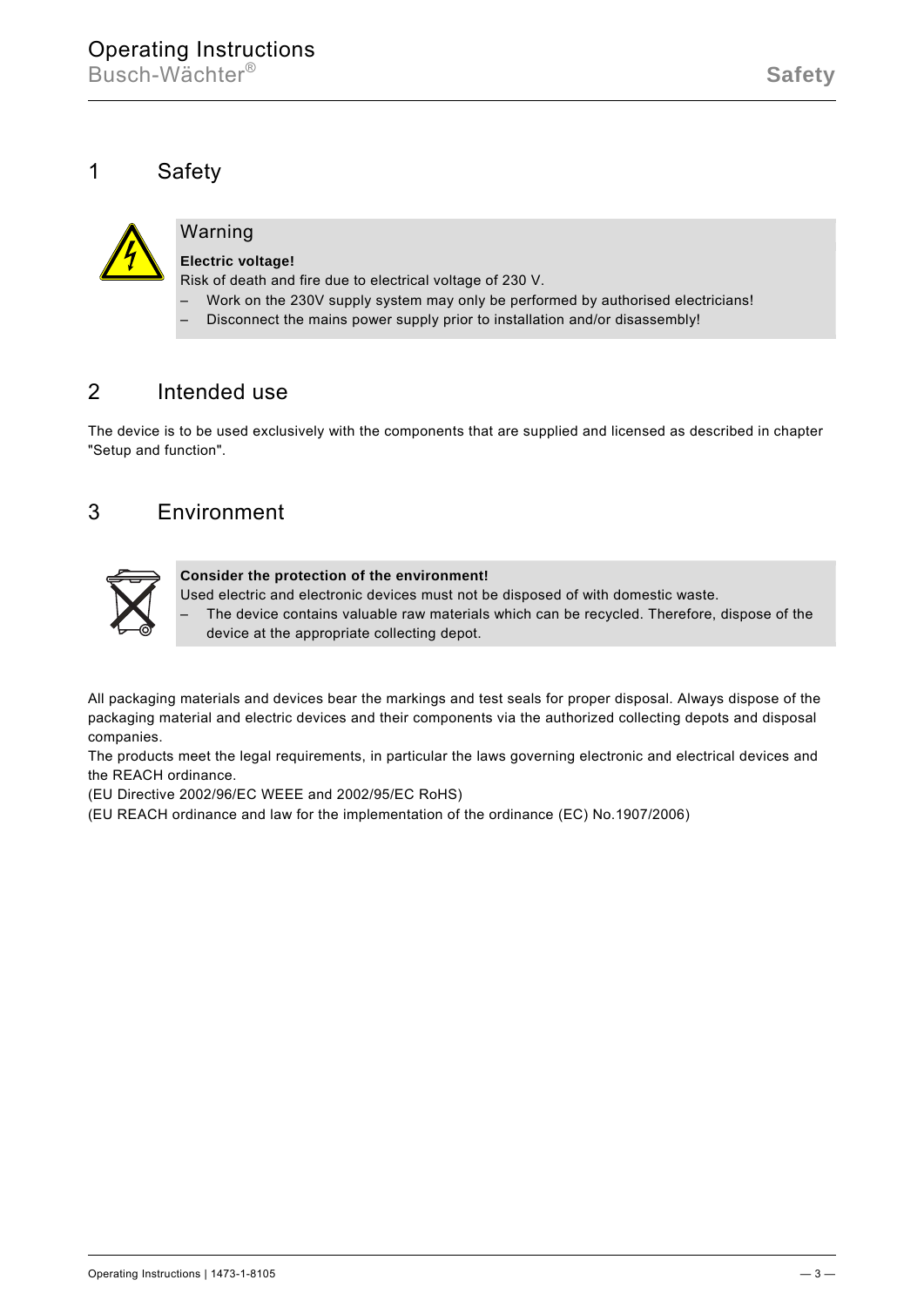## 4 Setup and function

The Busch-Watchdog 70 MasterLINE is a movement detector with a reduced detection range and is suitable for use in small terraced houses.

Due to the small distance between the pavement and the house, the reduced detection range prevents the light from being constantly switched on when persons pass the house or when there is movement on the neighboring property.

The Busch-Watchdogs are passive infrared movement detectors which switch loads via the KNX bus when sources of heat move within its detection range. Busch Watchdog is not an intrusion or attack alarm.

#### **4.1 Features of function and equipment**

- 12 meters coverage toward the front and 4 meters toward each side.
- 4 Detection levels
- Status display
- Switch-off delay and brightness switching threshold can be adjusted separately
- Reduced detection range

## **4.2 Detection ranges**

#### **4.2.1 Overview of the detection ranges**



Fig. 1: Coverage

#### **Detection range**

• The detection range is 70° and the coverage is 12 m to the front and four meters to each side.

#### **Wall mounting**

• The movement detector offers optimum surveillance if mounted to the wall at a maximum height of 2.5 m.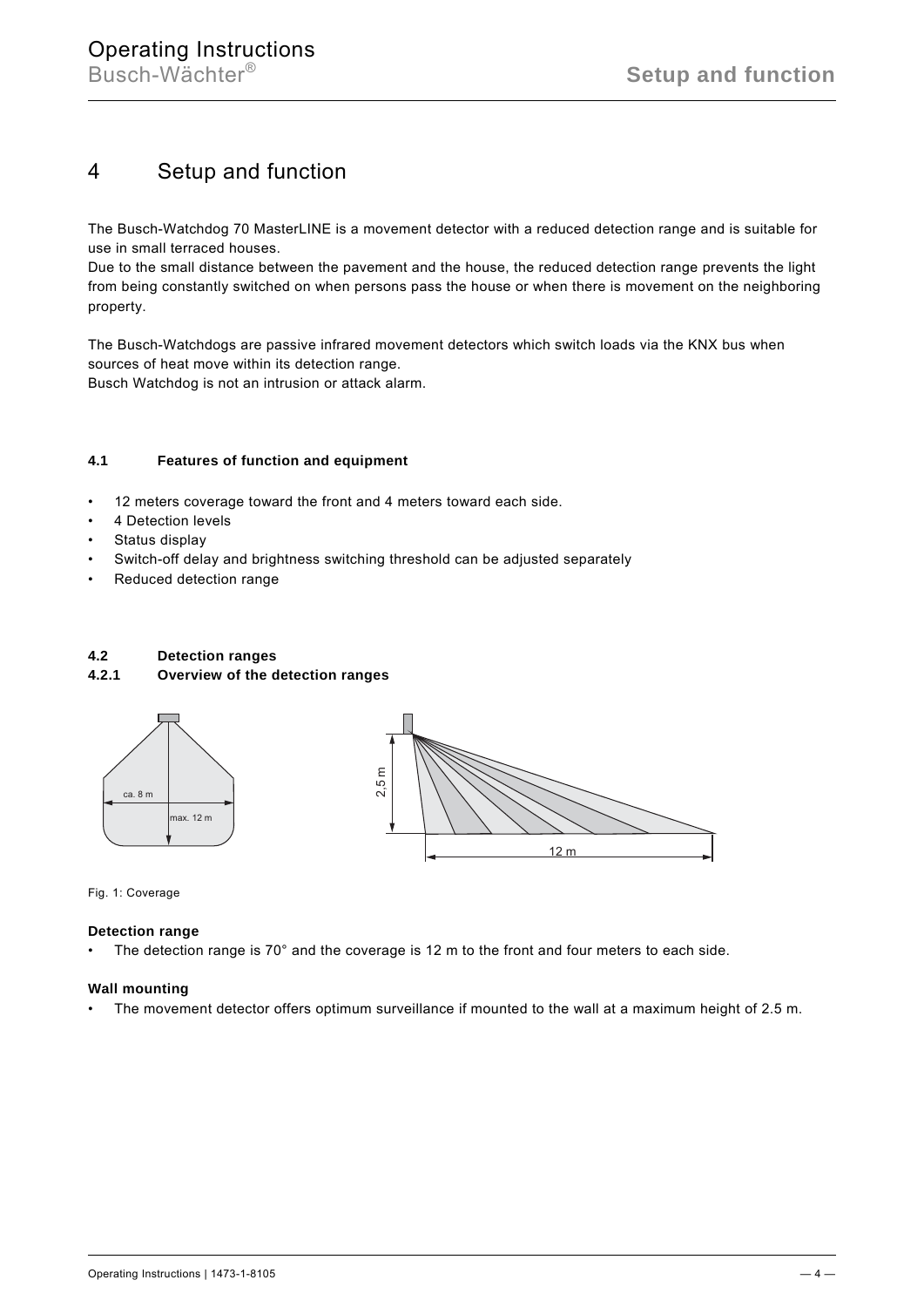## 5 Technical data

| Designation                | Value                          |
|----------------------------|--------------------------------|
| Nominal voltage            | 230 V AC ± 10%, 50/60 Hz       |
| Switching capacity         | 1380 W/VA                      |
| Maximum switching current: | 6 AX                           |
| Maximum power loss         | < 1 W                          |
| Twilight sensor            | 3, 15, $\infty$ lux            |
| Switch-off delay           | $1, 3, 5$ minutes              |
| Coverage                   | Maximum of 12 m                |
| (if mounted 2.5 m high)    |                                |
| Operating temperature      | $-25^{\circ}$ C $55^{\circ}$ C |
| Protection type            | IP 55                          |



#### **Information for the connection of ballasts**

Please observe the following points regarding high inrush currents for ballasts:

- The ballast manufacturer's specification determines the possible number of ballasts.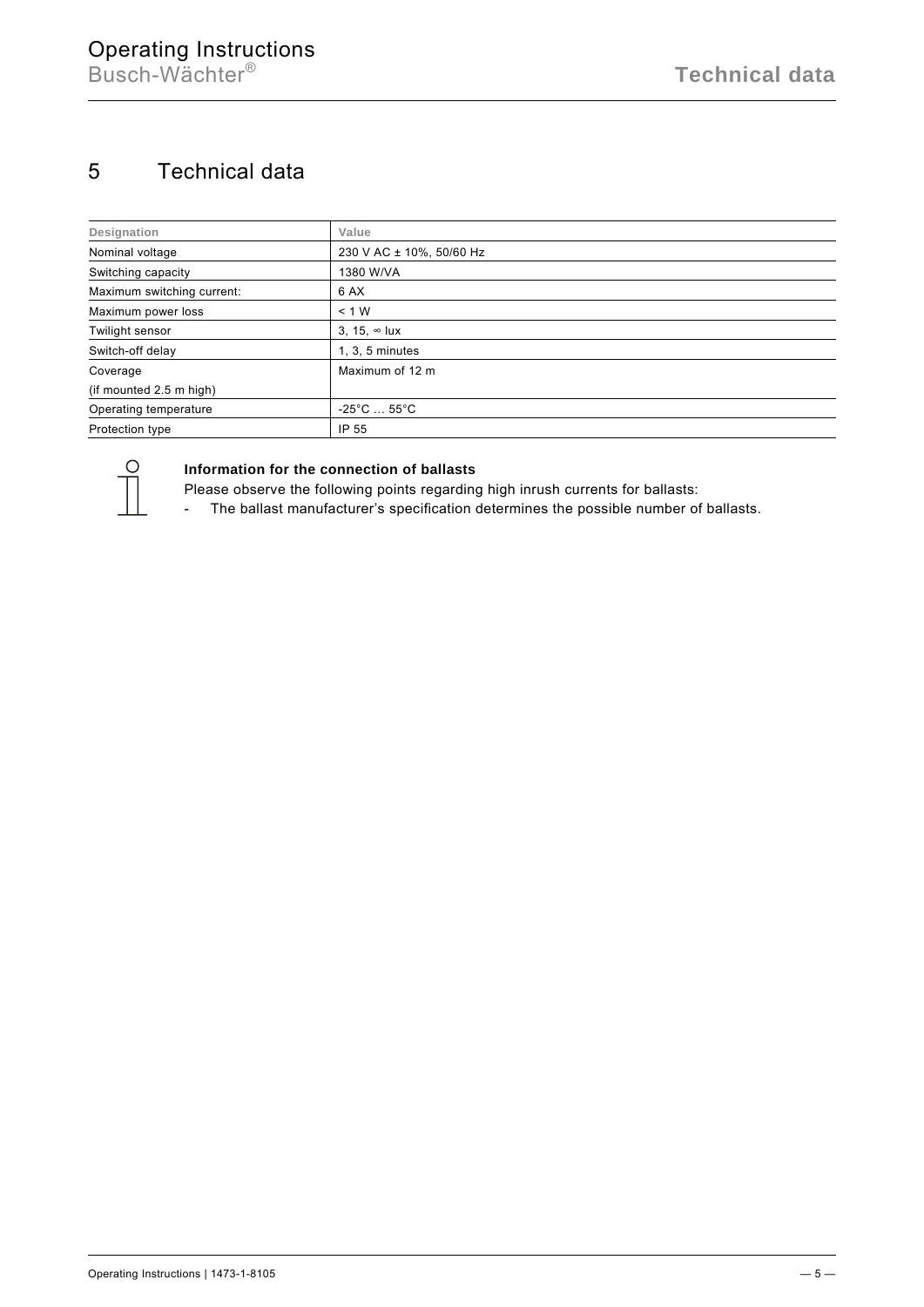## 6 Installation and electrical connection

#### 6.1 Requirements for the electrician



### Warning

#### **Electric voltage!**

- Install the device only if you have the necessary electrical engineering knowledge and experience. • Incorrect installation endangers your life and that of the user of the electrical system.
- Incorrect installation can cause serious damage to property, e.g. due to fire.

The minimum necessary expert knowledge and requirements for the installation are as follows:

- Apply the "five safety rules" (DIN VDE 0105, EN 50110):
	- 1. Disconnect from power;
	- 2. Secure against being re-connected;
	- 3. Ensure there is no voltage;
	- 4. Connect to earth and short-circuit;
	- 5. Cover or barricade adjacent live parts.
- Use suitable personal protective clothing.
- Use only suitable tools and measuring devices.
- Check the supply network type (TN system, IT system, TT system) to secure the following power supply conditions (classic connection to ground, protective earthing, necessary additional measures, etc.).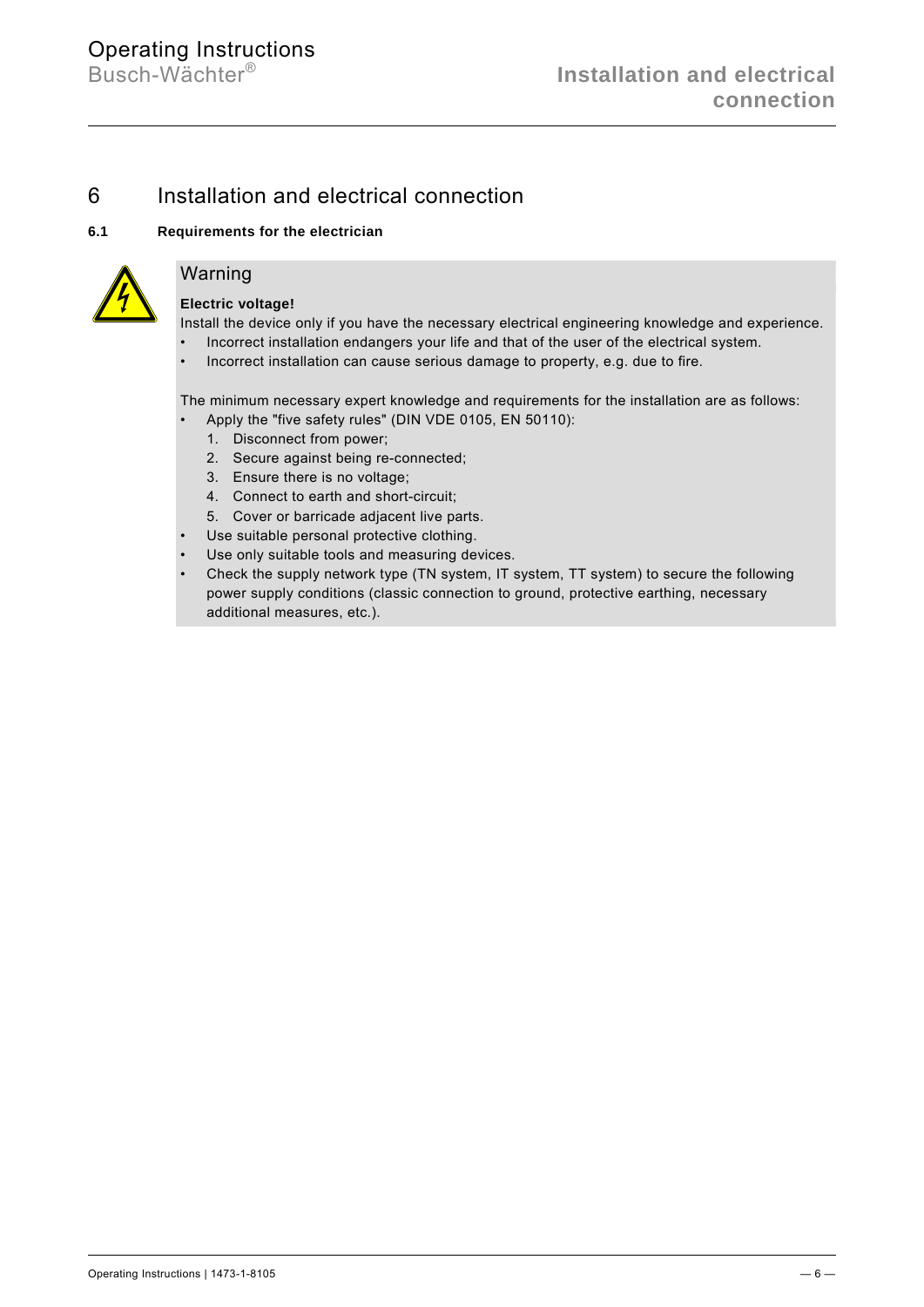#### **6.2 Mounting**



## Warning

#### **Electric voltage!**

Risk of death and fire due to electrical voltage of 230 V.

- Work on the 230V supply system may only be performed by authorised electricians!
- Disconnect the mains power supply prior to installation and/or disassembly!



## Warning

#### **Electric voltage!**

Danger from touching current-carrying parts when opening the device. Always disconnect the mains voltage before opening the device!



### Caution

**Risk of damaging the device!**  The lens of the device is sensitive and can easily sustain damage.

- Do not press on the lens when setting the device!



#### **6.2.1 Installation sites**



Fig. 2: Installation sites

- The mounting height of the device should be between 1.7 m and 2.5. m.
- The distance between light and movement detector should be at least 1.5 m.
- For optimum detection of persons the approach into the detection range should always be offset and never frontal.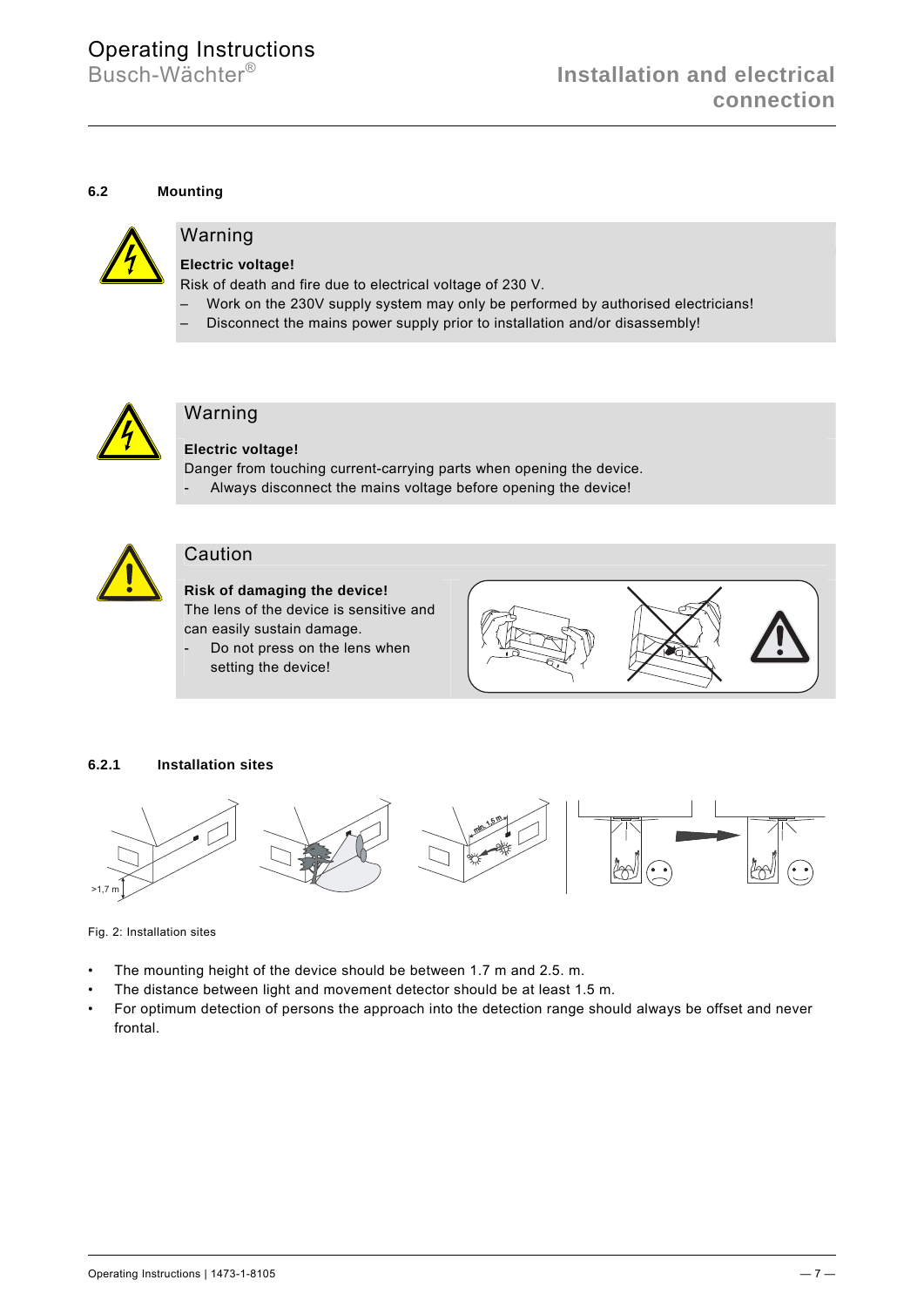#### **6.2.2 Preparing the installation**

To prepare the installation of the device, perform the following steps:



Fig. 3: Preparing the installation

- 1. Remove the locking screw (1) (if installed).
- 2. Press in the clamps (2 ... 5) on the sides of the housing with a suitable tool.
- 3. Carefully remove the front of the device.



Fig. 4: Opening the water drain

Depending on where the device is installed, the water drain may have to be opened.

• To do this, pierce the plastic membrane on the bottom of the device.

The installation is prepared.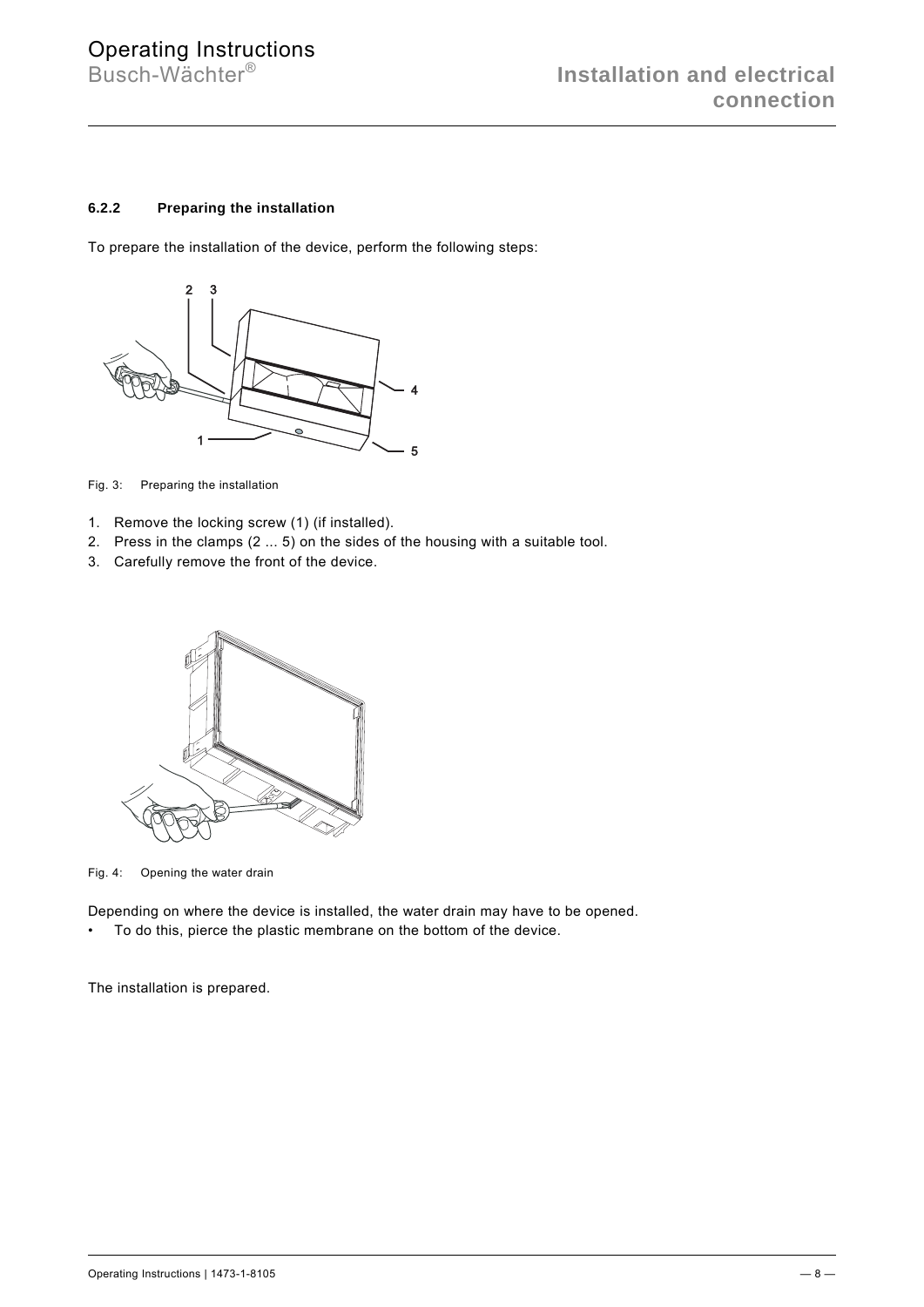**6.2.3 Mounting steps** 



Fig. 5: Fixing to the wall

#### **Connecting terminals**

| Connection    | Function                       |
|---------------|--------------------------------|
| N             | Neutral conductor              |
| $\rightarrow$ | switched phase?                |
|               | Phase (230 V AC, 50 / 60 Hz)   |
| . कै          | Grounding conductor connection |

- 1. Mount the device on the wall.
	- Do not use countersunk head screws for mounting to the wall.
	- Use screws with a head diameter of 6.5 mm 8.5 mm.
- 2. Connect the power to the device, see section 6.3.
	- Observe the maximum admissible cable cross sections.



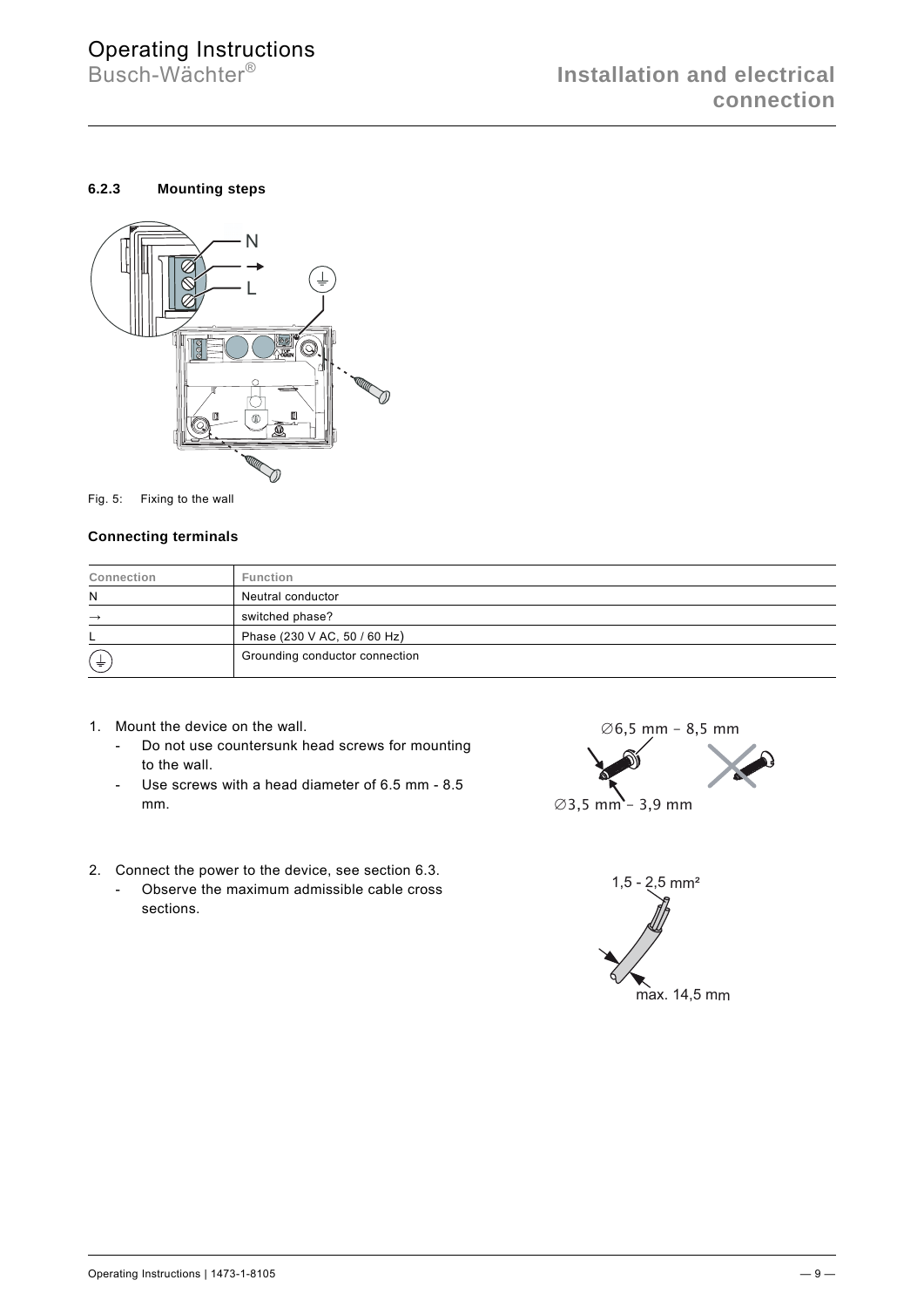## Operating Instructions<br>Busch-Wächter®

- For cable cross sections larger than 1.5 mm<sup>2</sup> use only cable entry (B) or (C).



- 3. To protect the device against unauthorized opening, the enclosed screw can be used on the bottom of the device.
	- To protect the device against unauthorized opening, screw the enclosed screw into the bottom of the device.

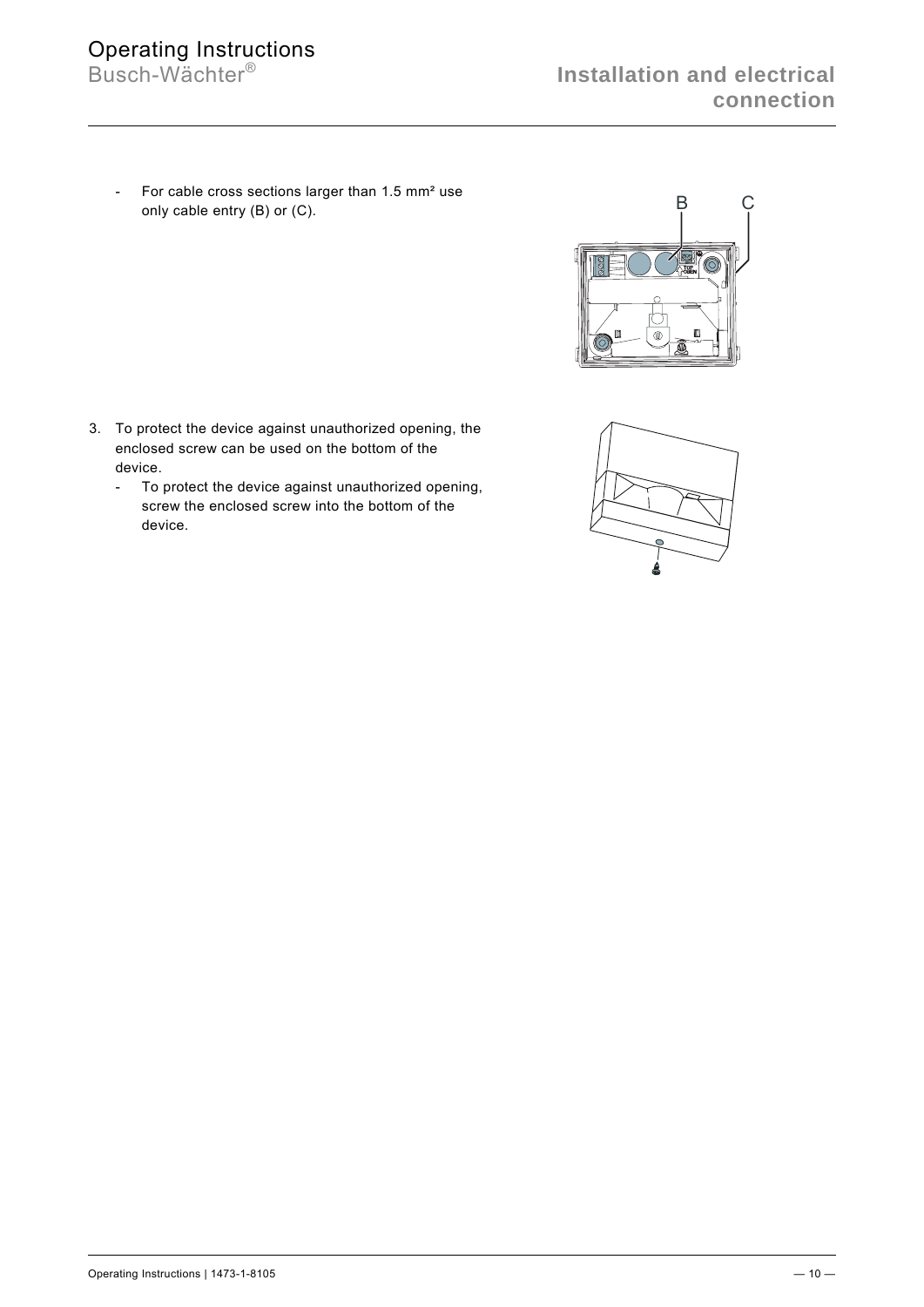**6.3 Electrical connection 6.3.1 Standard connection** 



Fig. 6: Universal relay insert

#### **6.3.2 Standard connection with extension unit push-button**



Fig. 7: Universal relay insert with extension unit push-button



**Note** For more information see chapter "Extension unit operation" 8.3 on page 15.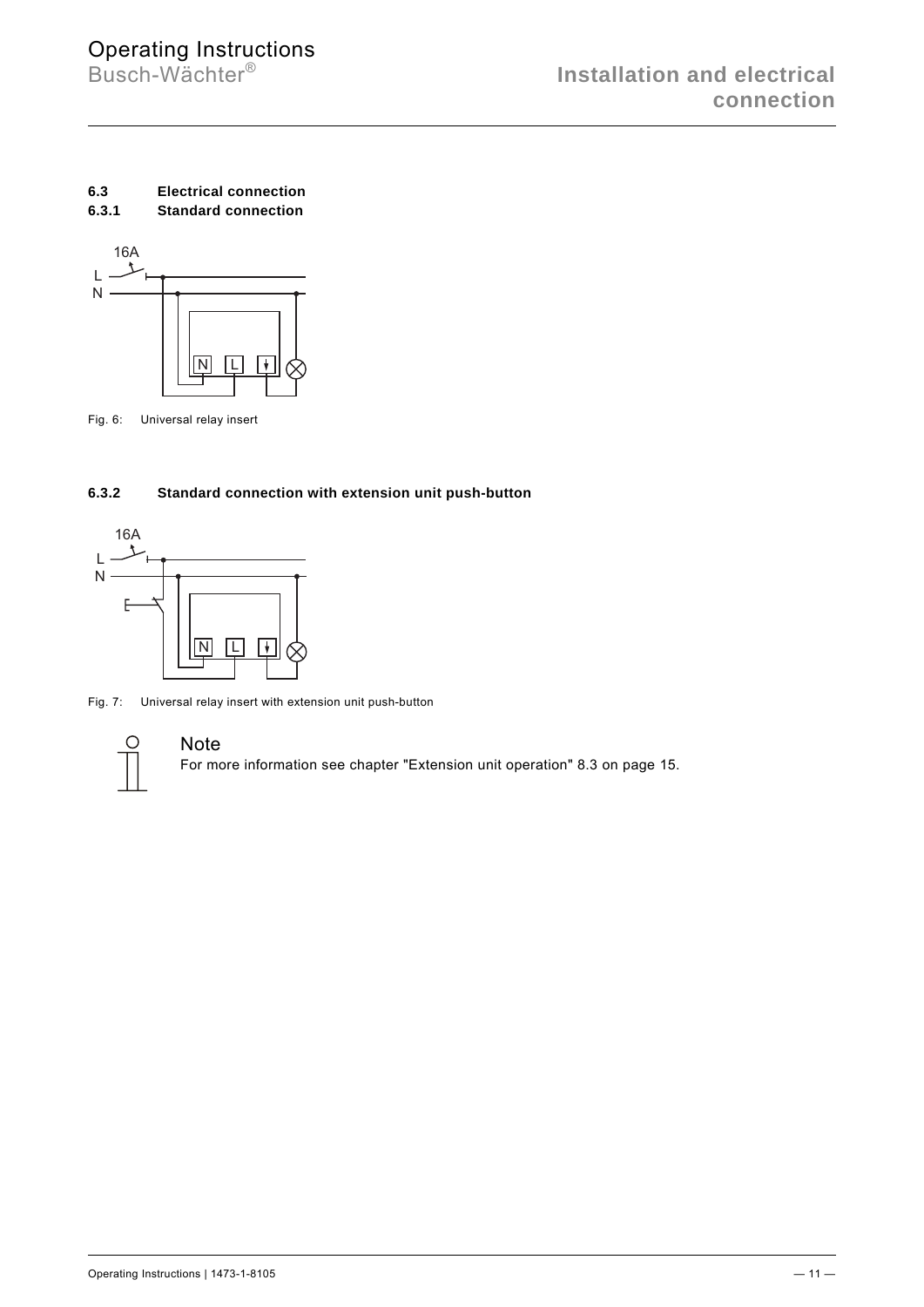#### **6.3.3 Standard connection with triple-step switch**



Fig. 8: Universal relay insert with triple-step switch

The connection is made with a triple-step switch such as 2713 U, 2710 U

Step switch function:

- 1. Continuous light
- 2. System off
- 3. Movement detector

#### **6.3.4 Standard connection with RC suppressor 6899 and relay**



Fig. 9: Universal relay insert with RC suppressor 6899 and relay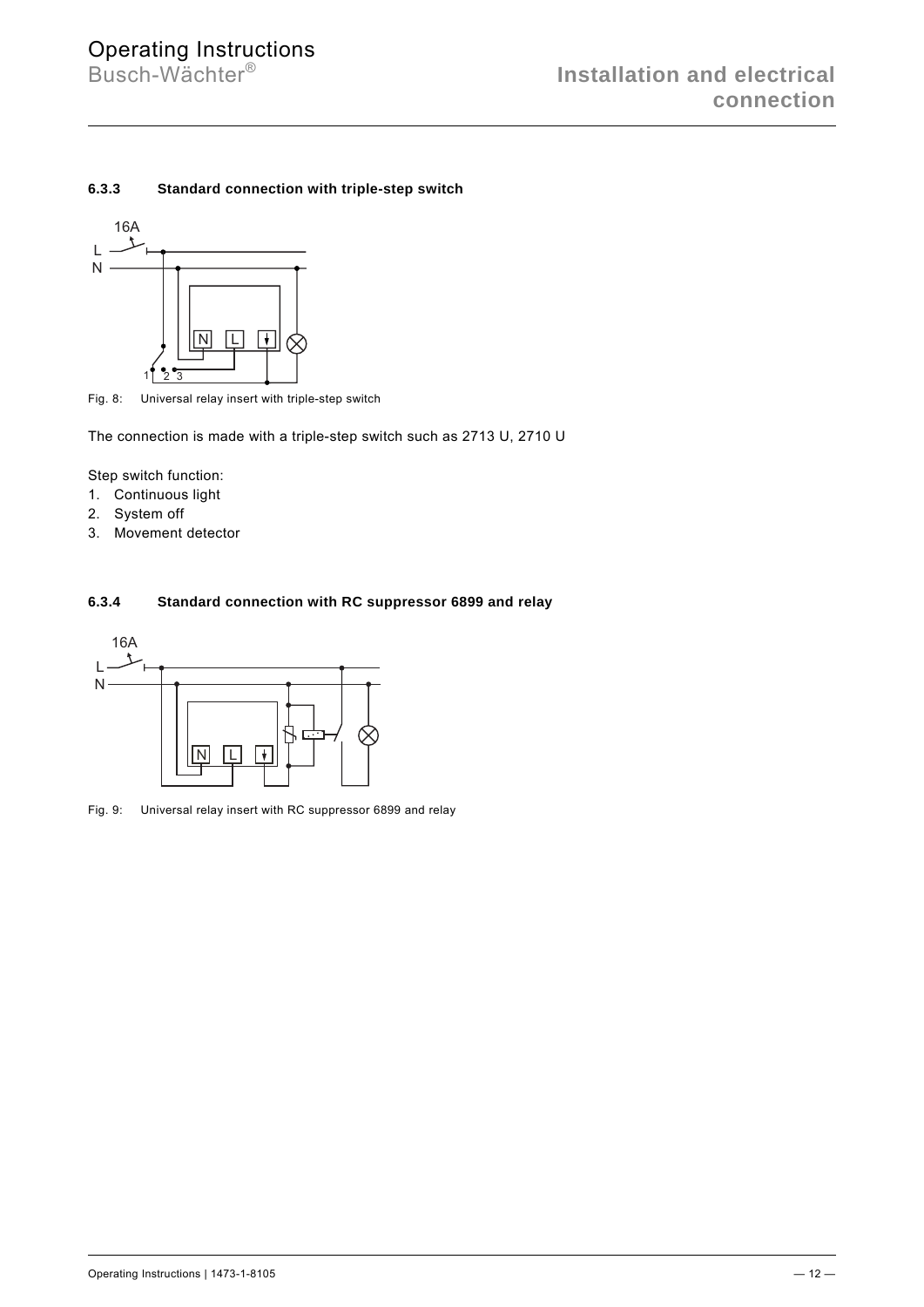## 7 Commissioning

#### **7.1 Setting the coverage**

Use the following steps to set the coverage:



Fig. 10: Setting the coverage

- 1. Set the coverage of the device by turning the controller (1).
	- The sensor shifts when the controller is turned. The higher the setting of the sensor the smaller is the coverage.
	- The adjustment range of the sensor ranges from 6 m (sensor position at the top) to a maximum of 12 m (sensor position at the bottom).

#### **7.2 Activation test**



Fig. 11: Control element

To carry out the activation test, perform the following steps:

- 1. Set selector switch to T/S.
	- The device is now in test mode for 10 minutes (daytime operation, switch-off delay 2 sec.). In addition, each detection is indicated by the status LED flashing quickly.
	- After this, the device switches back to standard operating mode.
- 2. To carry out an additional activation test, set the selector switch back to position T/S or interrupt the operating voltage supply for more than 15 seconds.
	- The device is now in test mode for another 10 minutes. Test mode is exited automatically after 10 minutes or by adjusting the brightness.

The activation test has been carried out.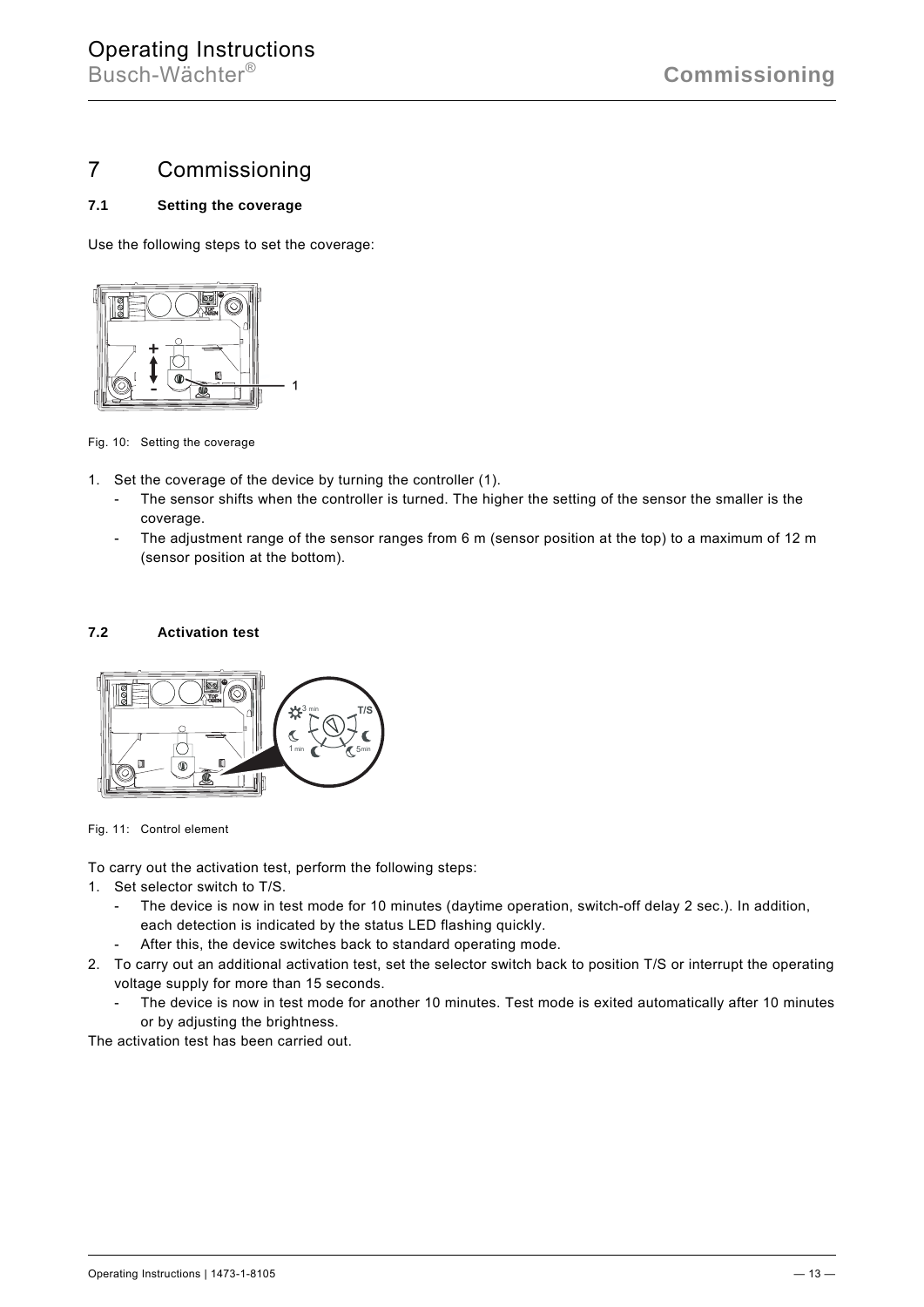## 8 Operation

#### 8.1 Standard operation



Fig. 12: Control element

Set the ON period and the switch-on brightness on the rotary switch.

#### **ON period and switch-on brightness**

| Icon                                   | Function                            |
|----------------------------------------|-------------------------------------|
| $\mathbf{\mathcal{X}}^{3 \text{ min}}$ | ON period during daytime operation  |
| min<br>$\mathcal{C}$                   | ON period at the start of twilight  |
| min                                    | ON period during advancing twilight |
| $\mathbb{C}^{5min}$                    | ON period at the start of twilight  |
| $\bigcap$ 5 min                        | ON period during advancing twilight |
| T/S                                    | Selector switch                     |

#### **8.2 Function status LED**



Fig. 13: Status LED

#### Status LED (1)

| LED              | <b>Status</b>              |
|------------------|----------------------------|
| -Flashes fast    | Detection in test mode     |
| -Flashes 3 times | Detection in standard mode |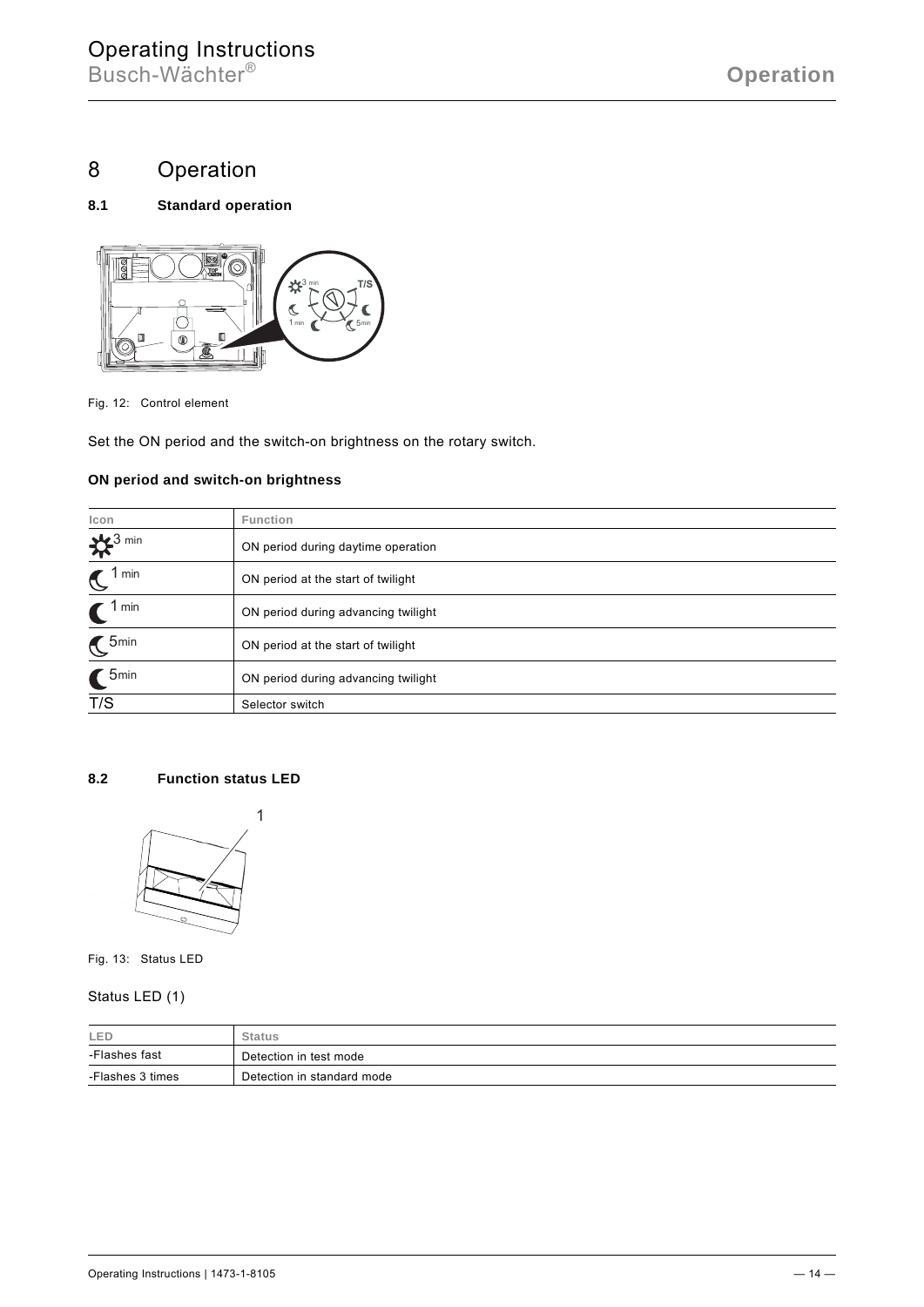#### **8.3 Auxiliary post operation**

#### $8.3.1$ **8.3.1 Operation with extension unit push-button**

Aside from the movement detector being triggered by the infrared radiation in the detection range, manual operation is possible via an extension unit push-button.

For example, when an exit is not within the detection range of the movement detector, the extension unit pushbutton can be used. The lighting can there be switched on or off manually with the push-button.



Fig. 14: Operation with extension unit push-button

• When operating with an extension unit push-button, the lighting for the set operating mode is switched on.